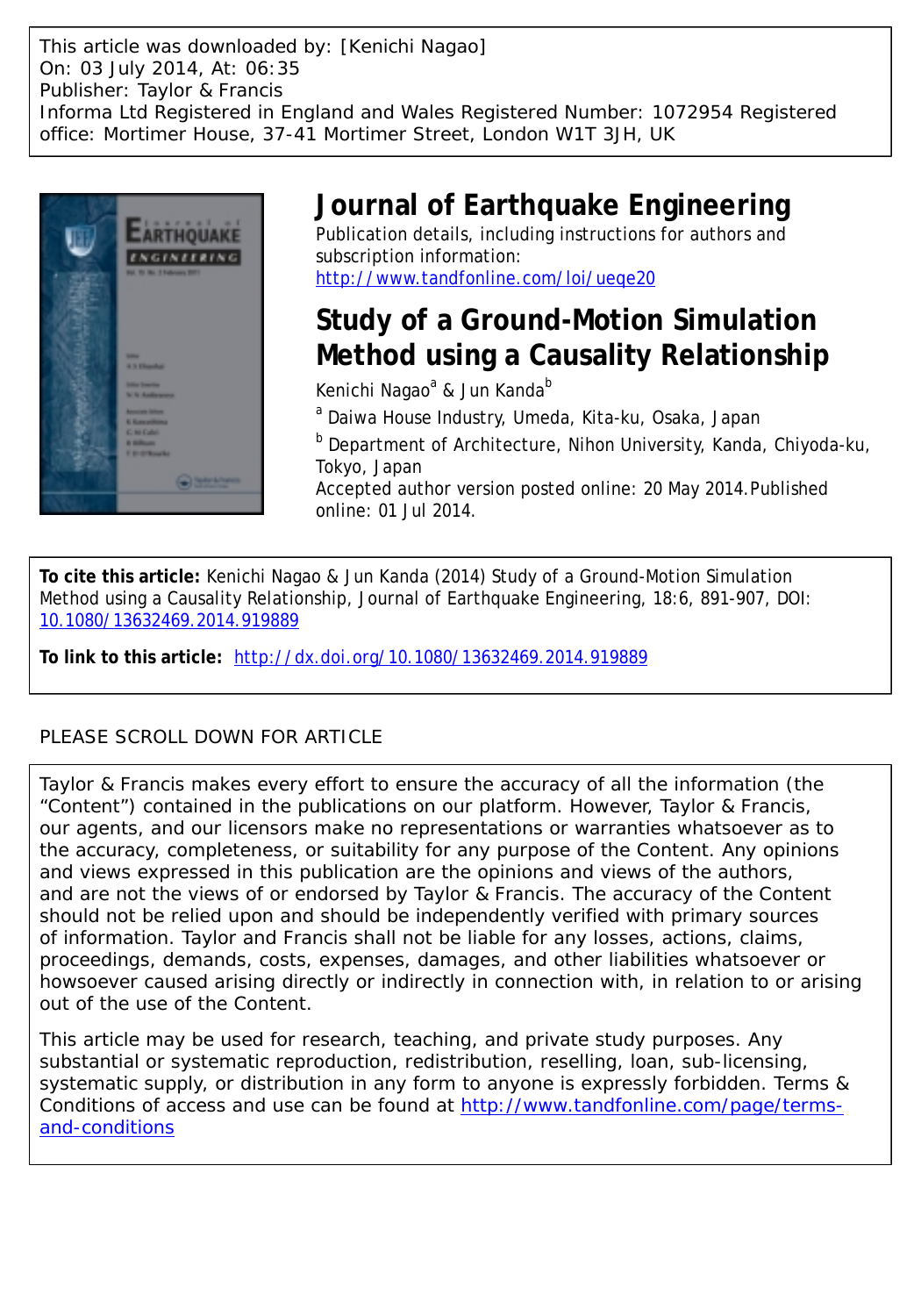

### **Study of a Ground-Motion Simulation Method using a Causality Relationship**

<span id="page-1-0"></span>KENICHI NAGAO<sup>[1](#page-1-0)</sup> and JUN KANDA<sup>[2](#page-1-0)</sup>

1Daiwa House Industry, Umeda, Kita-ku, Osaka, Japan

2Department of Architecture, Nihon University, Kanda, Chiyoda-ku, Tokyo, Japan

*The causality of natural ground motions is evaluated through statistical values for the phase difference. The causality is expressed in terms of the Hilbert transform relationship between the real and imaginary parts of the Fourier transform of the ground motion. We find that ground motions with a shorter duration have a higher degree of causality. Furthermore, we propose a ground-motion simulation algorithm that incorporates causality. The simulated ground motions, compatible with design response spectra, have almost the same spectrum conversion factors as those estimated from natural ground motions.*

**Keywords** Phase Difference; Causality; Response Spectrum; Hilbert Transform; Design Ground Motion

#### **1. Introduction**

In designing large and socially important structures such as nuclear power plants or highrise buildings, dynamic analysis is done by using artificial ground motions compatible with a code-specified design response spectrum. Usually, this spectrum is a 5%-damping acceleration response spectrum. One way to develop such ground motions is to follow these steps: (a) to set the initial Fourier amplitudes and phase angles; (b) take the inverse Fourier transform and obtain the ground motion; (c) check whether the ground motion's response spectrum is nearly equal to the design response spectrum; and (d) if not, increase or decrease the Fourier amplitudes and go back to step (a). This iteration continues until the requirement in step (c) is satisfied at a certain level, e.g., within 1%.

In the procedure above, the Fourier amplitudes  $F_k$  and phase angles  $\phi_k$  are defined independently. On the other hand, previous research has pointed out that there is a relationship between the two components. Thrainsson *et al.* [\[2000\]](#page-17-0) and Thrainsson and Kiremedjian [\[2002\]](#page-17-1) provided a scatter plot between the Fourier amplitudes and phase differences  $\Delta \phi_k$ similar to [Fig. 1a.](#page-2-0) They observed that the relationship was no longer "independent" and explained the relationship based on the method of envelopes [Nigam, [1984\]](#page-17-2). Boore [\[2003\]](#page-17-3) obtained similar scatter plots in the relation between the Fourier amplitude and envelope delay. Montaldo *et al.* [\[2003\]](#page-17-4) compared relationships between the Fourier amplitudes and phase differences of two ground motions of the same earthquake event: one for ground motion recorded at a short distance (similar to [Fig. 1a\)](#page-2-0) and the other for ground motion at

Received 10 April 2013; accepted 28 April 2014.

Address correspondence to Kenichi Nagao, Daiwa House Industry, Umeda 3-3-5, Kita-ku, Osaka, Japan. E-mail: [red-devils-no7@hotmail.co.jp](mailto:red-devils-no7@hotmail.co.jp)

Color versions of one or more of the figures in the article can be found online at [www.tandfonline.com/ueqe.](www.tandfonline.com/ueqe)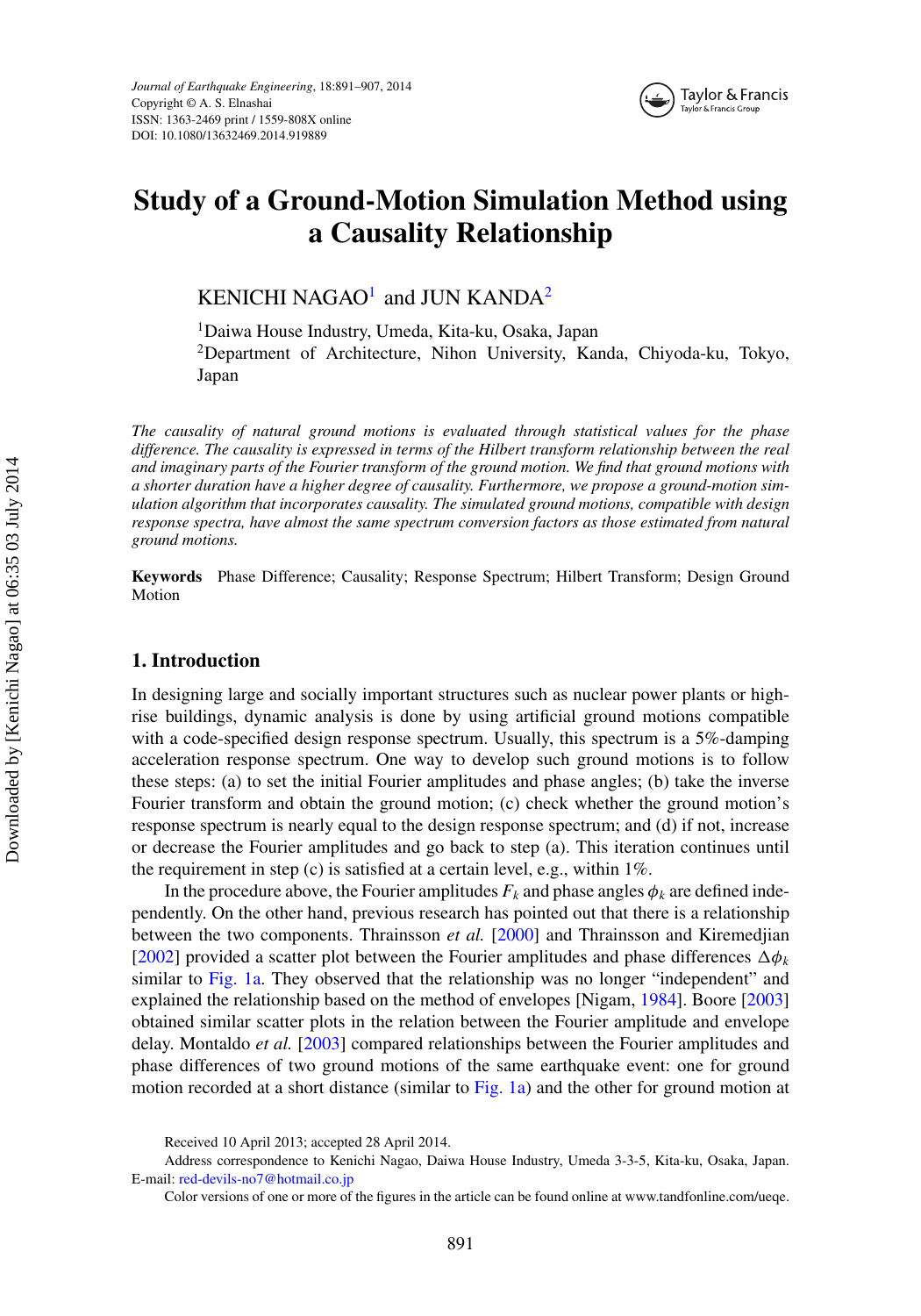<span id="page-2-0"></span>

**FIGURE 1** Phase differences as a function of the Fourier amplitude for records at a) the Hino site (epicentral distance  $= 7 \text{ km}$ ) and b) the Taishi site (epicentral distance  $= 227 \text{ km}$ ) from the Tottoriken seibu earthquake (data for 0.1–10.0 Hz are used).

a greater distance (similar to [Fig. 1b\)](#page-2-0). They stated that more data points were concentrated at very small amplitudes for the latter case. The two components are expressed as follows:

$$
F_k = \sqrt{A_k^2 + B_k^2} \tag{1}
$$

$$
\Delta \phi_k = \phi_{k+1} - \phi_k \tag{2.a}
$$

$$
\phi_k = \tan^{-1} \frac{-B_k}{A_k} \tag{2.b}
$$

where  $A_k$  and  $B_k$  are the real and imaginary parts, respectively, of the Fourier complex numbers. Therefore, the relationship between the  $F_k$  and  $\Delta \phi_k$  is essentially represented by a relationship between  $A_k$  and  $B_k$ . In fact, Papoulis [\[1977\]](#page-17-5) and Nigam [\[1982\]](#page-17-6) pointed out that if a ground motion is a causal function,  $A_k$  and  $B_k$  form Hilbert transform pairs. By using the relationship between *Ak* and *Bk*, Sato and Murono [\[2004\]](#page-17-7) discussed the method to estimate the Fourier amplitudes from the phase angles. However, no one has yet examined quantitatively the relationship between  $A_k$  and  $B_k$  for natural ground motions. In the present study, the relationship between the real and imaginary parts is evaluated for natural ground motions and an algorithm to simulate artificial ground motion with the same relationship is proposed. This algorithm requires information about the target design spectrum and the mean and standard deviation of the phase differences in certain frequency bands. Furthermore, the advantages of the algorithm are demonstrated by comparing energy characteristics of simulated ground motions satisfying the relationship with those not satisfying it. In the next section, the definitions of causality and phase difference are presented.

#### **2. Definitions**

#### *2.1. Definition of Causality*

In Papoulis [\[1977\]](#page-17-5), causality is defined as a function of time,  $x(t)$ , equal to zero for  $t < 0$ . Therefore, if a function can be expressed as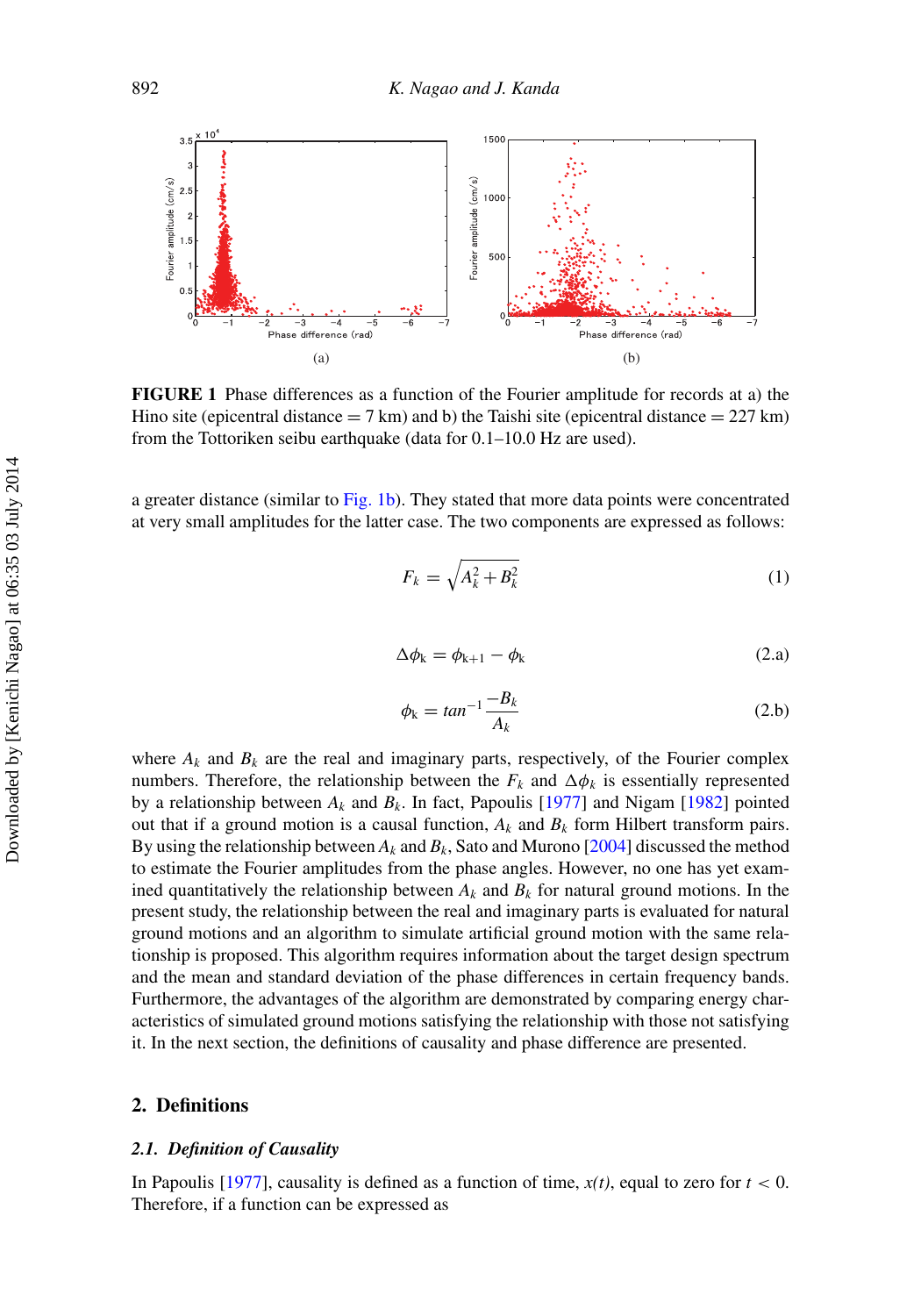<span id="page-3-0"></span>

**FIGURE 2** Definitions of time history and time shift.

$$
x(t) = 0 \quad \text{for } t < 0 \tag{3}
$$

it is a causal function. When taking the Fourier transform for a time history, the real part  $A_k$  $(k = -N/2+1, -N/2+2, \ldots, 0, 1, \ldots, N/2$ , where  $N =$  sample size) and imaginary part  $B_k$  ( $k = -N/2+1, -N/2+2, \ldots, 0, 1, \ldots, N/2$ ) are obtained. For causal functions, the  $A_k$ relate to the  $B_k$  as follows:

$$
A_k = \frac{2}{\pi} \sum_{l=-\infty}^{\infty} \frac{B_{k-2l-l}}{2l+l}
$$
(4.a)

$$
B_k = -\frac{2}{\pi} \sum_{l=-\infty}^{\infty} \frac{A_{k-2l-l}}{2l+l}
$$
(4.b)

Note that the relationship in Eq. (4) is the Hilbert transform for discrete functions.

The discussion above is based on the assumption that the time history is defined for the time domain interval  $-T/2 < t < T/2$ , where  $T = N^* \Delta t$  ( $\Delta t =$  time step). On the other hand, when analyzing ground motions, it is usually assumed that the ground motions are defined for  $0 < t < T$ . Because of this time shift, a ground motion with causality is considered to have zero amplitude after  $T/2$ ; see [Fig. 2.](#page-3-0)

Katukura *et al.* [\[1989\]](#page-17-8) proposed a symmetrical FFT technique that uses the causality of pulse-like ground motions in the time and frequency domains. In their conclusion, they stated "most of the time functions treated in earthquake engineering are real causal"; hence, the symmetrical FFT technique has wide applicability in the field. However, from the discussion above, it is obvious that ground motions are rarely seen as perfect causal functions. Natural ground motions having a longer duration of strong motion may not be causal functions. Alternatively, even if a ground motion has short strong-motion duration, it may not be a causal function if the large amplitudes appear close to, or after, *T*/*2*. Therefore, the location of the peak amplitude and duration of the strong motion are important factors for determining the degree of causality in ground motions. The mean and standard deviation of the phase difference, defined in the next section, are useful for quantitative evaluation of the two components.

#### *2.2. Definition of Phase Difference*

Ohsaki [\[1979\]](#page-17-9) defined the phase difference as follows:

$$
\Delta \phi_k = \phi_{k+1} - \phi_k \ (k = 1, 2, \dots, N/2 - 2) \tag{5. a}
$$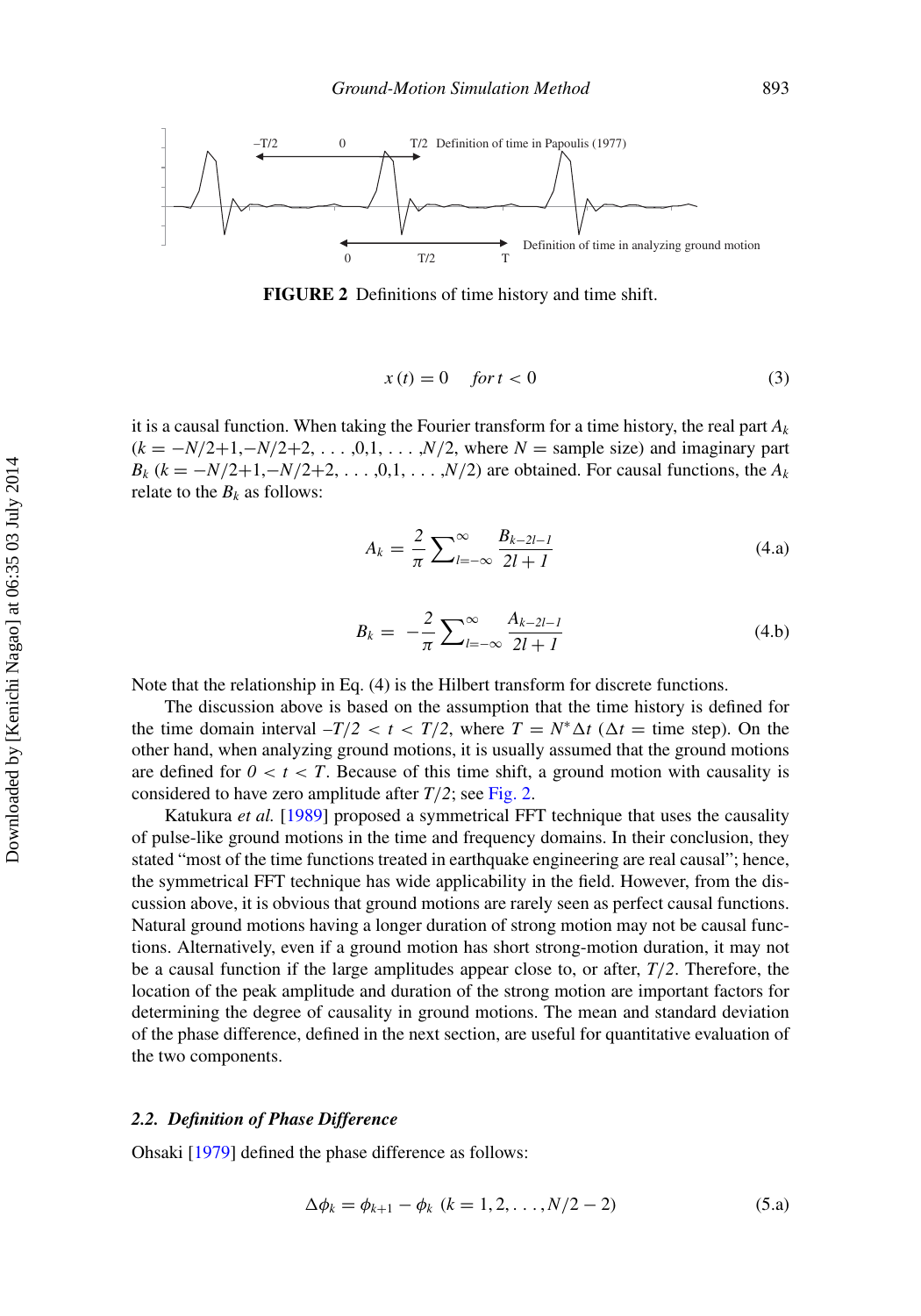$$
\phi_k = \tan^{-1} \frac{-B_k}{A_k}.\tag{5.b}
$$

It should be noted that  $\phi$  is defined for  $[-\pi, \pi]$  while the  $\Delta \phi$  range is  $[-2\pi, 0]$ .

The same author pointed out that the histogram of the phase difference has a shape similar to that of the envelope of the ground motion (see [Fig. 3,](#page-4-0) for instance).

Papoulis [\[1977\]](#page-17-5), Nigam [\[1982\]](#page-17-6), and Iwasaki *et al.* [\[1988\]](#page-17-10) explained the reason by giving a physical meaning for the phase difference. Expressing the ground motion's time history  $x(t)$  as a summation of each signal frequency element gives

$$
x(t) = \sum_{k=1}^{\frac{N}{2}-1} F_k \cos(2\pi f_k t + \phi_k)
$$
  
=  $F_1 \cos(2\pi f_1 t + \phi_1) + \dots + F_j \cos(2\pi f_j t + \phi_j) + \dots$  (6)

In Eq. (6), it is assumed that  $F_0$  and  $F_{N/2}$  are both zero and they are hence removed from the typical expression of the Fourier transform. Setting all Fourier amplitudes to the same value, *F*, yields

$$
x(t) \approx \dots + F\cos\frac{1}{2}(2\pi \Delta ft + \Delta\phi_{j-1})\cos\frac{1}{2} \left[ \left(2\pi f_{j-1} + 2\pi f_j\right)t + \phi_{j-1} + \phi_j\right] + F\cos\frac{1}{2}\left(2\pi \Delta ft + \Delta\phi_j\right)\cos\left[\left(2\pi f_j + 2\pi f_{j+1}\right)t + \phi_j + \phi_{j+1}\right] + \dots
$$
\n(7)

In Eq. (7), each term represents a beat whose envelope and signal frequency are  $F_j cos \frac{1}{2} (2\pi \Delta ft + \Delta \phi_j)$  and  $\frac{2\pi f_j + 2\pi f_{j+1}}{2}$ , respectively; see [Fig. 4.](#page-5-0) The time  $t_p$  at which the beat takes its peak amplitude is calculated as

$$
t_p = -\frac{\Delta \phi_j}{2\pi \Delta f} = -\frac{\Delta \phi_j}{2\pi} * N \Delta t.
$$
 (8)

As can be seen from Eq. (8), the phase difference provides the location of the peak envelope of the beat. Hence, the histogram of the phase difference resembles the envelope of the ground motion.

The mean value  $\mu$  and standard deviation  $\sigma$  can be regarded as the location of the peak amplitude and duration time of strong motion, respectively:

<span id="page-4-0"></span>

**FIGURE 3** Example of ground motion and phase difference distribution.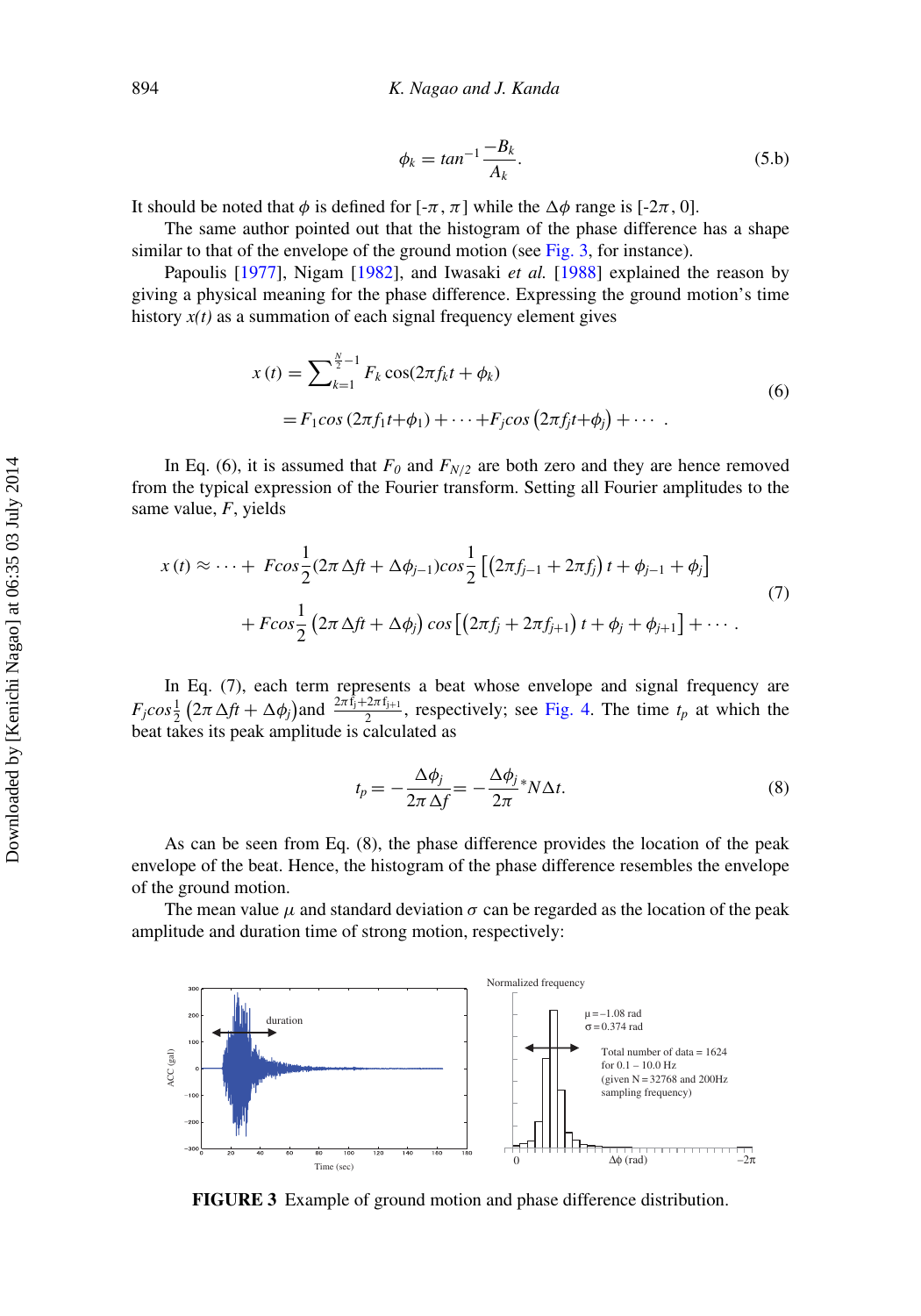<span id="page-5-0"></span>

**FIGURE 4** Peak location, envelope function, and frequency of the beat.

$$
\mu = \frac{1}{N} \sum_{i=1}^{N} \Delta \phi_i
$$
\n(9.a)

$$
\sigma = \sqrt{\frac{1}{N} \sum_{i=1}^{N} (\Delta \phi_i - \mu)^2} \tag{9.b}
$$

In computing  $\sigma$ ,  $2\pi$  was added to all phase difference values smaller than  $\mu$  -  $\pi$ , so that all data fall within a range of  $\mu \pm \pi$ . Nagao and Kanda [\[2011\]](#page-17-11) showed that the Fourier amplitudes are negligibly small at frequencies where the phase differences are outside  $\mu \pm$  $4\sigma$ . Such small values (outliers) sometimes affect  $\sigma$ . Hence, the outliers were eliminated when computing  $\mu$  and  $\sigma$  (in Nagao and Kanda [\[2011\]](#page-17-11), approximately 1.6% of all data were judged to be outliers).

The degree to which a ground motion can be seen as a causal function will be influenced by  $\mu$  and  $\sigma$ . The causality of the natural ground motions is evaluated quantitatively through the following steps.

- 1. Set all ground motions so that their P-wave motion appears from 15.0 s on the time domain and that the total record length is  $N^* \Delta t = 32768^* 0.005$  s = 163.84 s.
- 2. For each ground motion, compute  $\mu$  and  $\sigma$  of phase difference in the following signal frequency bands: 0.1–1.0 Hz, 1.0–2.0 Hz, 2.0–3.0 Hz, 3.0–4.0 Hz, 4.0–5.0 Hz, 5.0–6.0 Hz, 6.0–7.0 Hz, 7.0–8.0 Hz, 8.0–9.0 Hz, and 9.0–10.0 Hz.
- 3. Take the Fourier transform and compute  $A_k$  ( $k = 0,1,2,...,N/2$ ) and  $B_k$  ( $k = 0,1,2,$ )  $\ldots$ , $N/2$ ) for each ground motion. Then take the Hilbert transform of  $A_k$  to obtain  $B_k^*(k=0,1,2,\ldots,N/2)$ . Note that the time shift has already been considered in the definitions of  $A_k$ ,  $B_k$ , and  $B_k^*$ .
- 4. Compute the correlation coefficient between the actual imaginary part, *B*, and the computed imaginary part,  $B^*$ , in each of the frequency bands as follows:

$$
\rho = corr(B, B^*).
$$
\n(10)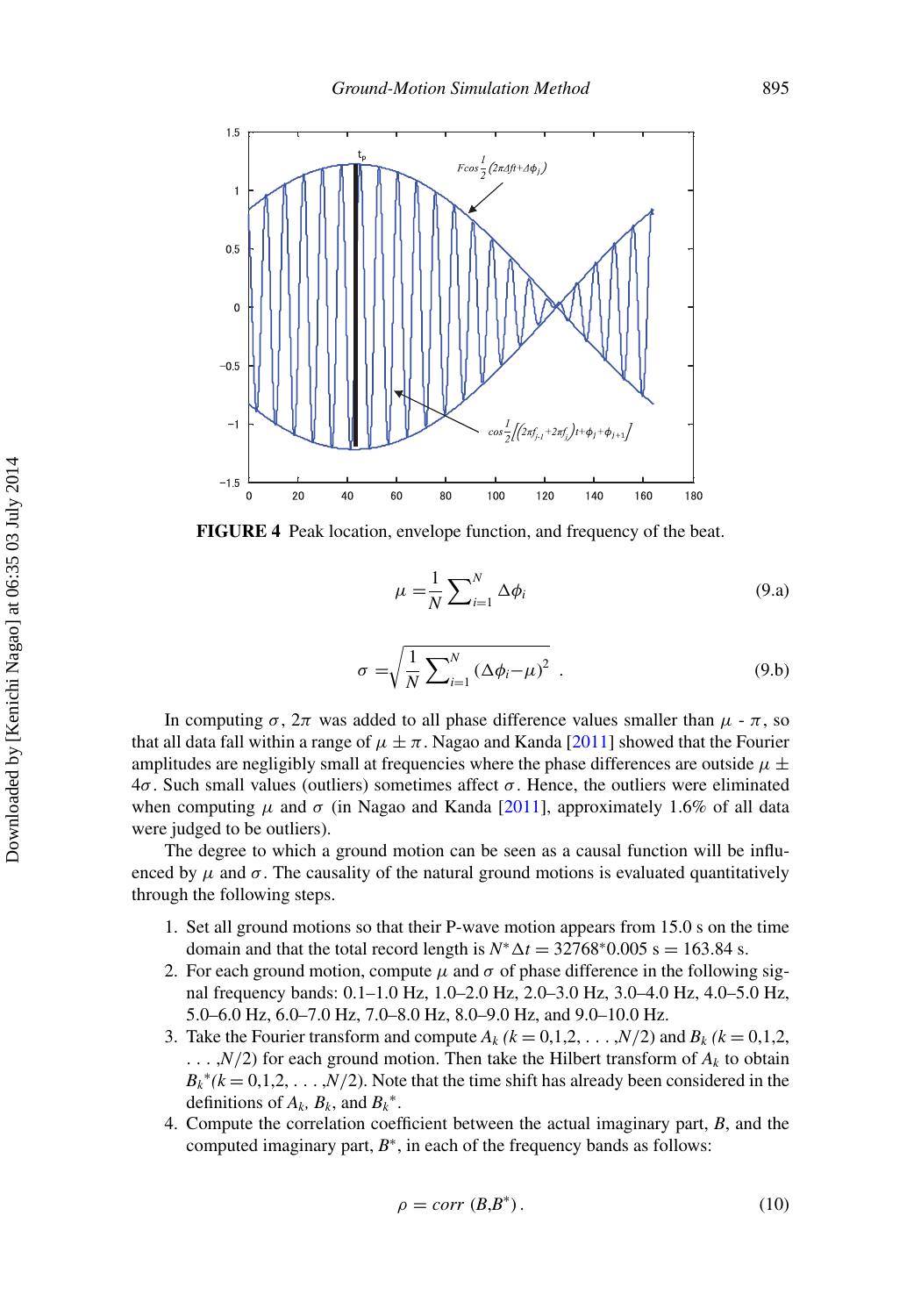Note that  $\rho = 1.0$  means that the ground motion is a perfect causal function. However,  $\rho$  does not always become 1.0 for natural ground motion records as will be seen later. The details of ground motion data set are explained in the next chapter.

#### **3. Ground Motion Data Set**

After the 1995 Hyogoken-nanbu earthquake in Kobe, Japan's K-NET and KiK-net projects were initiated, and researchers began to utilize the ground-surface and underground acceleration records obtained in a number of earthquakes. Thus, only earthquake events occurring after 1995 are considered. In this study, borehole KiK-net records obtained in fourteen earthquake events, each with  $M_w$  is greater than or equal to 6.5, with some exceptions, are used; See [Table 1a.](#page-6-0)

The time step  $\Delta t$  and the sample size *N* are 0.005 s and 32768, respectively. Thus, ground motions whose record lasts far more than 81.92 s are preferable. If the record length is less than 81.92 s, more than  $N/2$  zeros are included in the FFT, causing the ground motion to automatically be a perfect causal function. Only 32 ground motions out of more than 300 records have record lengths less than 163.84 s, with the shortest record length

<span id="page-6-0"></span>

|                |                             | Occurrence |         |                 |                          | Hypocenter                 |
|----------------|-----------------------------|------------|---------|-----------------|--------------------------|----------------------------|
| No.            | Name                        | date       | $M_{w}$ | Depth           | Mechanism                | location                   |
| $\mathbf{1}$   | Tottoriken seibu 2000/10/06 |            | 6.6     | 11 km           | Crustal, strike          | Long. 133.35 Lat.<br>35.28 |
| $\overline{c}$ | Niigataken<br>chuetsu       | 2004/10/23 | 6.6     | $13 \text{ km}$ | Crustal, reverse         | Long. 138.87 Lat.<br>37.29 |
| 3              | Fukuokaken<br>seihouoki     | 2005/03/20 | 6.6     | 9 km            | Crustal, strike          | Long. 130.18 Lat.<br>33.74 |
| 4              | Notohanto oki               | 2007/03/25 | 6.7     | $11 \text{ km}$ | Crustal, reverse         | Long. 136.69 Lat.<br>37.22 |
| 5              | Niigataken<br>chuetsu oki   | 2007/07/16 | 6.6     | $17 \text{ km}$ | Crustal, reverse         | Long. 138.61 Lat.<br>37.56 |
| 6              | Iwate - Miyagi<br>nairiku   | 2008/06/14 | 6.9     | 8 km            | Crustal, reverse         | Long. 140.88 Lat.<br>39.03 |
| 7              | Naganoken-<br>hokubu        | 2011/03/12 | 6.7     | 8 km            | Crustal, reverse         | Long. 138.60 Lat.<br>36.98 |
| 8              | Tokachi oki                 | 2003/09/26 | 7.9     | 42 km           | Interface, reverse       | Long. 144.07 Lat.<br>41.78 |
| 9              | Miyagiken oki               | 2005/08/16 | 7.1     |                 | 45 km Interface, reverse | Long. 142.28 Lat.<br>38.15 |
| 10             | Geiyo                       | 2001/03/24 | 6.7     | 51 km           | Intraplate               | Long. 132.71 Lat.<br>34.12 |
| 11             | Iwateken<br>nairikunanbu    | 2001/12/02 | 6.5     | 122 km          | Intraplate               | Long. 141.26 Lat.<br>39.40 |
| 12             | Miyagiken oki               | 2003/05/26 | 7.0     | $70 \text{ km}$ | Intraplate               | Long. 141.68 Lat.<br>38.81 |
| 13             | Surugawan                   | 2009/08/11 | 6.2     | $23 \text{ km}$ | Intraplate               | Long. 138.50 Lat.<br>34.78 |
| 14             | Miyagiken oki               | 2011/04/07 | 7.1     | 66 km           | Intraplate               | Long. 141.92 Lat.<br>38.20 |
|                |                             |            |         |                 |                          |                            |

**TABLE 1a** Earthquakes' data analyzed in this article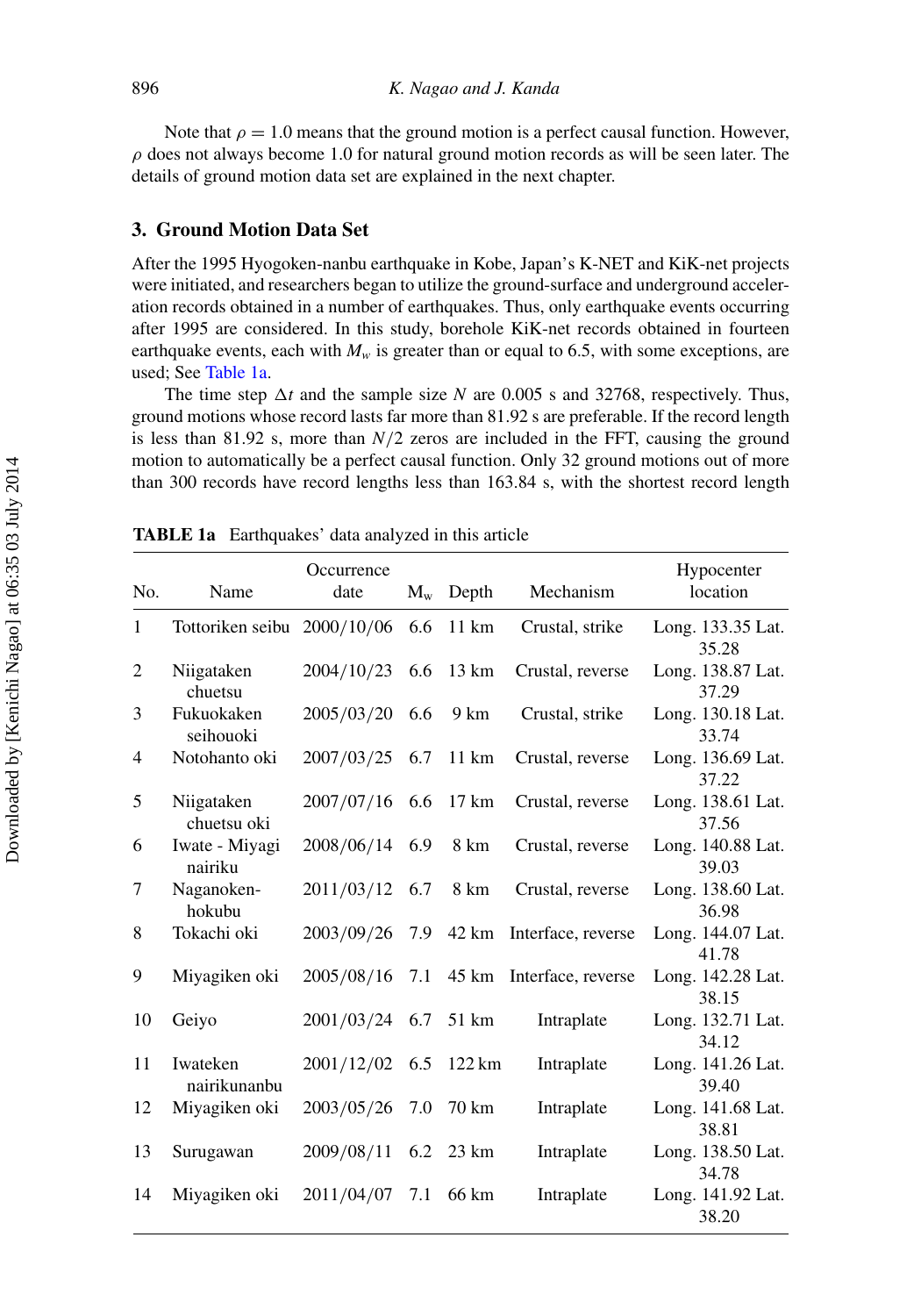<span id="page-7-1"></span>

| No.          | Name                   | Min. distance   | Max. distance     | No. of records |
|--------------|------------------------|-----------------|-------------------|----------------|
| $\mathbf{1}$ | Tottoriken seibu       | 7 km            | $100 \mathrm{km}$ | 33             |
| 2            | Niigataken chuetsu     | 15 km           | 99 km             | 31             |
| 3            | Fukuokaken seihouoki   | 36 km           | 99 km             | 22             |
| 4            | Notohanto oki          | 35 km           | 92 km             | 7              |
| 5            | Niigataken chuetsu oki | $29 \text{ km}$ | $100 \text{ km}$  | 23             |
| 6            | Iwate - Miyagi nairiku | 3 km            | $100 \text{ km}$  | 38             |
| 7            | Naganoken-hokubu       | $16 \text{ km}$ | 97 km             | 36             |
| 8            | Tokachi oki            | 104 km          | 150 km            | 11             |
| 9            | Miyagiken oki          | 91 km           | 148 km            | 16             |
| 10           | Geiyo                  | 19 km           | 98 km             | 36             |
| 11           | Iwateken nairikunanbu  | 8 km            | $100 \mathrm{km}$ | 45             |
| 12           | Miyagiken oki          | $13 \text{ km}$ | 98 km             | 21             |
| 13           | Surugawan              | 21 km           | 100 km            | 37             |
| 14           | Miyagiken oki          | 83 km           | 98 km             |                |

**TABLE 1b** The number of analyzed records and the minimum and maximum epicentral distances for each earthquake

being 120 s. This is the main reason why the KiK-net records were chosen. Acceleration records obtained within 100 km epicentral distance are considered. However, two interface earthquakes occurred off the coast of the Pacific Ocean and the numbers of records within 100 km are very few. For that reason, records up to 150 km for the 2005 Miyagiken oki and 200 km for the 2003 Tokachi oki earthquakes are used. All ground motion records are obtained at underground points where the shear wave velocity, *Vs*, is more than 400 m/s. The number of analyzed records and the minimum and maximum epicentral distances for each earthquake are shown in [Table 1b.](#page-6-0)

#### **4. Causality of Natural Ground Motion**

To quantitatively evaluate the degree of causality for the natural ground motion records, the procedures in the "Definition of Phase Difference" section were followed. Before presenting the  $\rho$  value of the natural ground motions, the relationships between  $\mu$  and  $\sigma$  of the phase differences were investigated in each frequency band. Results for 0.1–1.0 Hz and 9.0–10.0 Hz are shown in Fig.  $5$ .

<span id="page-7-0"></span>

**FIGURE 5** Relationship between the  $\mu$  and  $\sigma$  of the phase difference.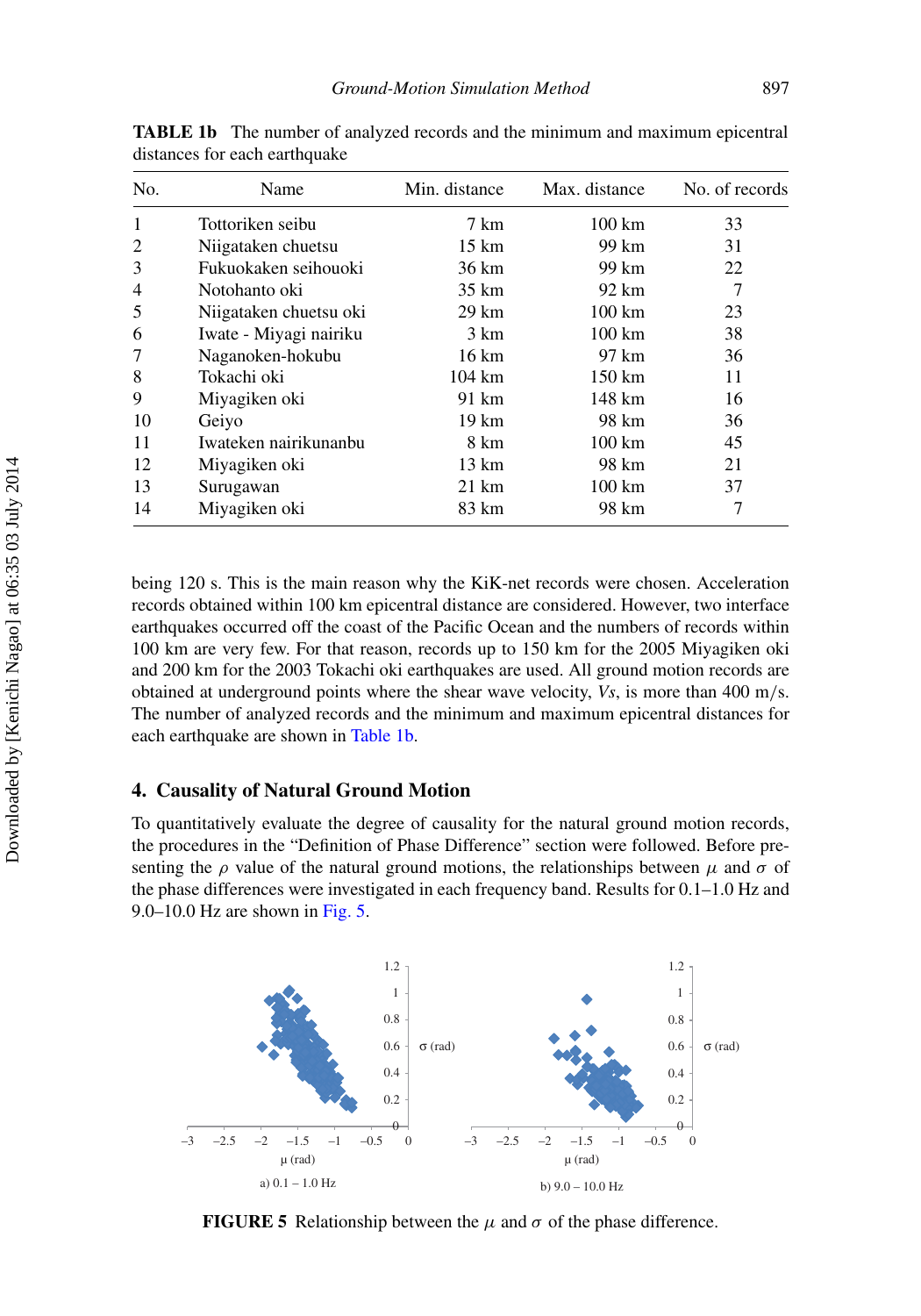<span id="page-8-0"></span>

**FIGURE 6** Relationship between  $\sigma$  and  $\rho$ .

[Figure 5](#page-7-0) shows that there is a high negative correlation between  $\mu$  and  $\sigma$ . Therefore, the  $\mu$  value (the approximate location of the PGA) depends on  $\sigma$  (the duration of the strong motion) in natural ground motions. As stated previously, all ground motions in this study were set so that the P-wave motion appears from 15.0 s. By this setting, the location of PGA can be influenced by the duration of strong motion. For example, relatively delayed PGA is expected for ground motions having a longer duration of strong motion and those ground motions tend to have relatively larger amplitudes after  $T/2$ , which lowers the  $\rho$ values. Note that the  $\rho$  value can quantify the degree of causality.

[Figure 6](#page-8-0) presents the relationship between  $\sigma$  and  $\rho$ . Note again that a ground motion with  $\rho = 1$  can be seen as a perfect causal function, which is rarely observed in natural ground motions, because minor tremors are usually recorded after  $t = T/2$ . In [Fig. 6,](#page-8-0)  $\rho$ decreases as  $\sigma$  increases, but the relationships are not linear. Moreover, the results in the two frequency bands are similar in terms of both the magnitude of  $\rho$  and the rate of decrease.

The criterion to determine whether a ground motion can be considered as causal was chosen as " $\rho \ge 0.95$  in all frequency bands." From the results in [Fig. 6,](#page-8-0) this criterion can be converted to "ground motions having  $\sigma$  < 0.65 rad in all frequency bands." The ground motions satisfying this requirement are called causal ground motions and considered hereafter. The number of records selected in each event was listed in [Table 2.](#page-7-1)

It would be interesting to find out how much of the causality is lost if the phase differences are defined independently of the Fourier amplitudes. To investigate this, artificial ground motions, whose Fourier amplitudes and phase differences were defined independently, were generated by the following procedure. For each of the ground motions in [Table 2,](#page-7-1) rearrange the phase differences randomly with the Fourier amplitudes unchanged in each frequency band. Then compute the phase angles, take the inverse FFT, and synthesize a ground motion. Finally, compute  $\rho$  and develop the relationships between  $\rho$  and  $\sigma$ . Note that  $\mu$  and  $\sigma$  were unchanged through the process.

The results for the artificial ground motions and those of the natural ground motions are superimposed in [Fig. 7.](#page-9-0) Note that  $\rho$  decreases as  $\sigma$  increases for both types. Moreover, the relationships in the two frequency bands are similar for both types of ground motions. However, the  $\rho$  values of the artificial ground motions are smaller than those of the natural ground motions are in the two frequency bands at the same  $\sigma$  values. For instance,  $\rho$  value at  $\sigma = 0.65$  rad is about 0.80 for the artificial ground motions, whereas  $\rho \approx 0.95$  at the same  $\sigma$  for the natural ground motions. Therefore, if the Fourier amplitudes and phase differences are defined independently, the causality is lost unless  $\sigma$  is assumed to be smaller than 0.2 rad considering the criterion.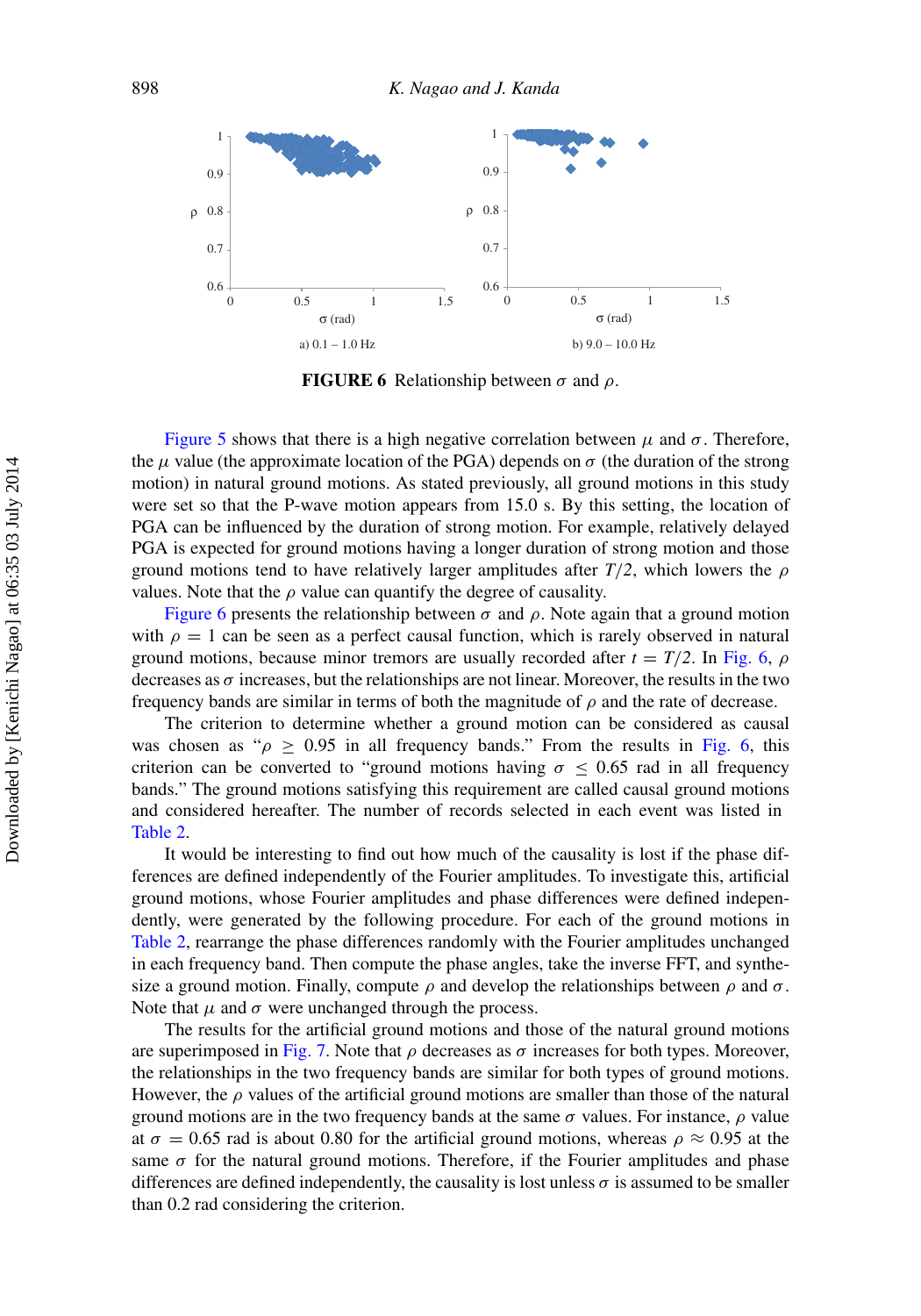| No.            | Name                   | No. of records |  |
|----------------|------------------------|----------------|--|
| 1              | Tottoriken seibu       | 29             |  |
| 2              | Niigataken chuetsu     | 11             |  |
| 3              | Fukuokaken seihouoki   | 19             |  |
| $\overline{4}$ | Notohanto oki          |                |  |
| 5              | Niigataken chuetsu oki | 2              |  |
| 6              | Iwate - Miyagi nairiku | 16             |  |
|                | Naganoken-hokubu       | 13             |  |
| 8              | Tokachi oki            | 1              |  |
| 9              | Miyagiken oki          | 7              |  |
| 10             | Geiyo                  | 32             |  |
| 11             | Iwateken nairikunanbu  | 14             |  |
| 12             | Miyagiken oki          | 12             |  |
| 13             | Surugawan              | 24             |  |
| 14             | Miyagiken oki          | 4              |  |

<span id="page-9-1"></span>**TABLE 2** The number of records selected as causal functions

<span id="page-9-0"></span>

**FIGURE 7** Relationship between  $\sigma$  and  $\rho$  for natural and artificial ground motions.

#### **5. Algorithm to Develop Causal Ground Motion**

In the previous section, the causality of natural ground motions was evaluated. In addition, it was shown that most of the artificial ground motions generated from independent sets of Fourier amplitudes and phase differences might not be considered as a causal function. Here we propose an algorithm to synthesize a causal ground motion, compatible with a design spectrum. To use this algorithm, two kinds of pre-information are necessary. This includes a design spectrum and statistical values (mean and standard deviation) of the phase differences in each of the ten frequency bands. For the design spectrum, a pseudo-velocity response spectrum estimated from Japan's 5%-damping elastic acceleration response spectrum was considered. A different type of spectrum (e.g., 5% damping acceleration response spectrum defined in other countries) can also be used. A procedure to define the statistical values is explained in Nagao and Kanda [\[2013\]](#page-17-12). The values are estimated from design presumptions such as magnitude, earthquake type, or source-to-site distance. On the other hand, to show the advantages of the algorithm statistically, using as many sets of realistic  $\mu$  and  $\sigma$  values as possible will be helpful. For this reason, the sets of  $\mu$  and  $\sigma$  from natural ground motions in [Table 2](#page-7-1) are used for the succeeding analyses.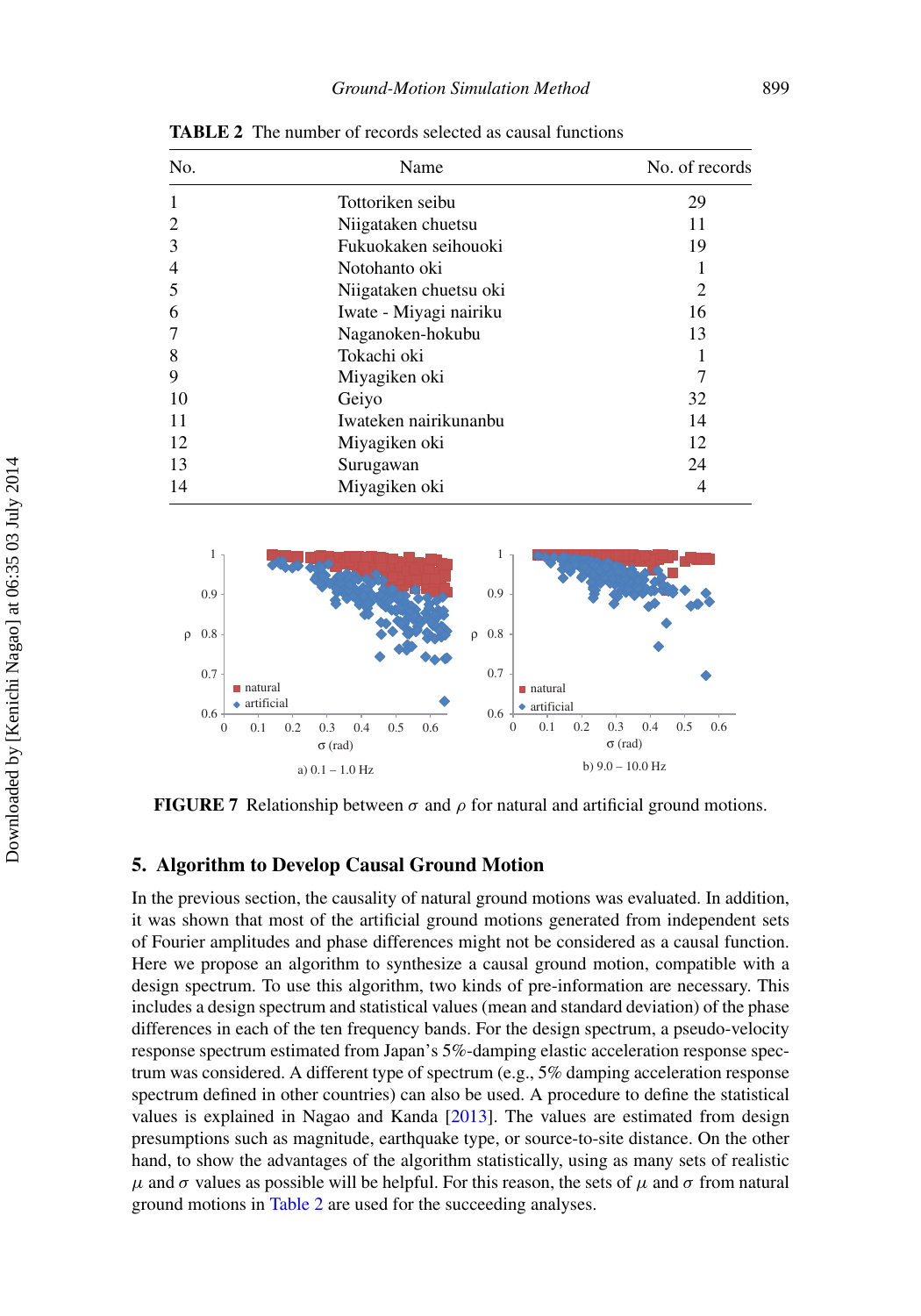The algorithm consists of the following 12 steps.

- 1. Define the 5% damping design acceleration response spectrum  $(DS_a)$  and  $\mu$  and  $\sigma$ in the ten signal frequency bands.
- 2. Set the iteration number,  $I = 1$ .
- 3. Define the design pseudo-velocity response spectrum,  $DS_v$ , by  $DS_a(\omega_n)/\omega_n$ , where  $\omega_n$  = natural circular frequency in rad/s. Further, define the initial Fourier amplitudes,  $F_I$ , by multiplying  $DS_v$  by  $DCF_{\zeta = 0\%}$ , the damping correction factor for 0% damping:

$$
DCF(f.b., 0) = \frac{mean(S_a(f.b, 0.0))}{mean(S_a(f.b., 0.05))},
$$
\n(11)

where  $S_a$  is the absolute acceleration response spectrum and *f.b.* stands for the natural frequency band. Details of this *DCF* are found in Nagao and Kanda [\[2013\]](#page-17-12). The initial Fourier amplitudes are defined in the interval 0.05–30.0 Hz, though *DSa* and  $DS_v$  are defined for 0.1–10.0 Hz. (The  $DCF_{\zeta = 0\%}$  outside 0.1–10.0 Hz was estimated by linear extrapolation, whereas  $DS<sub>v</sub>$  outside  $0.1-10.0$  Hz was approximated directly using the equation defining  $DS_a$  in Japan's code.) It is because response of a structure having a natural frequency, 10.0 Hz, for instance, should be influenced not only by the signal frequency component at 10.0 Hz but also by the signal components at surrounding frequencies. To consider this, the Fourier amplitudes were defined in a broader frequency range than 0.1–10.0 Hz.

- 4. Generate normal random variables having  $\mu$  and  $\sigma$  in each of the ten frequency bands. The normal random variables are an initial set of phase difference  $(\Delta \phi_{I,k}, k)$  $= 16,17,..., 1639$ ). Note that for  $N = 32768$  and  $\Delta t = 0.005$  s,  $\Delta \phi_{I,16}$  is the phase difference at about 0.1 Hz and  $\Delta\phi_{I,1639}$  is phase difference at about 10.0 Hz. In step 3, Fourier amplitudes are defined also in the ranges 0.05–0.1 Hz and 10.0–30.0 Hz. The  $\mu$  and  $\sigma$  values for 0.1–1.0 Hz and 9.0–10.0 Hz are used to generate the initial phase differences for 0.05–0.1 Hz and 10.0–30.0 Hz, respectively. For phase difference data at other frequencies, random variables ranging from $-2\pi$  to 0 rad are used.
- 5. Compute the phase angles  $\phi_{I,k}$  ( $k = 1,2, \ldots, N/2-1$ ) from the phase differences  $\Delta \phi_{I,k}$  using Eq. (5a).
- 6. ake the inverse Fourier transform and generate the ground motion  $X_{l,m}$  ( $m = 1,2,$ ) ... ,32768).
- 7. Compute the 5% damping velocity response spectrum (denoted  $S_{v,l}$ ) and spectral ratio, a function of frequency, as follows:

$$
RS_{I,k} = \frac{DS_{v,k}}{S_{v,I,k}} \ (k = 16, 17, \dots, 1639)
$$
 (12.a)

$$
RS_{I,k} = 1 \quad \text{(elsewhere)} \tag{12.b}
$$

8. Multiply  $F_I$  by  $RS_I$  to obtain  $F_I$ <sup>'</sup>.

$$
F'_{I,k} = F^*_{I,k} R S_{I,k} \quad (k = 1, 2, \dots, N/2 + 1) \,. \tag{13}
$$

9. Compute the real part  $A_{I,k}$  ( $k = 1,2,...,N/2+1$ ) as follows:

$$
A_{I,k} = F'_{I,k} * \cos\left(\phi_{I,k}\right). \tag{14}
$$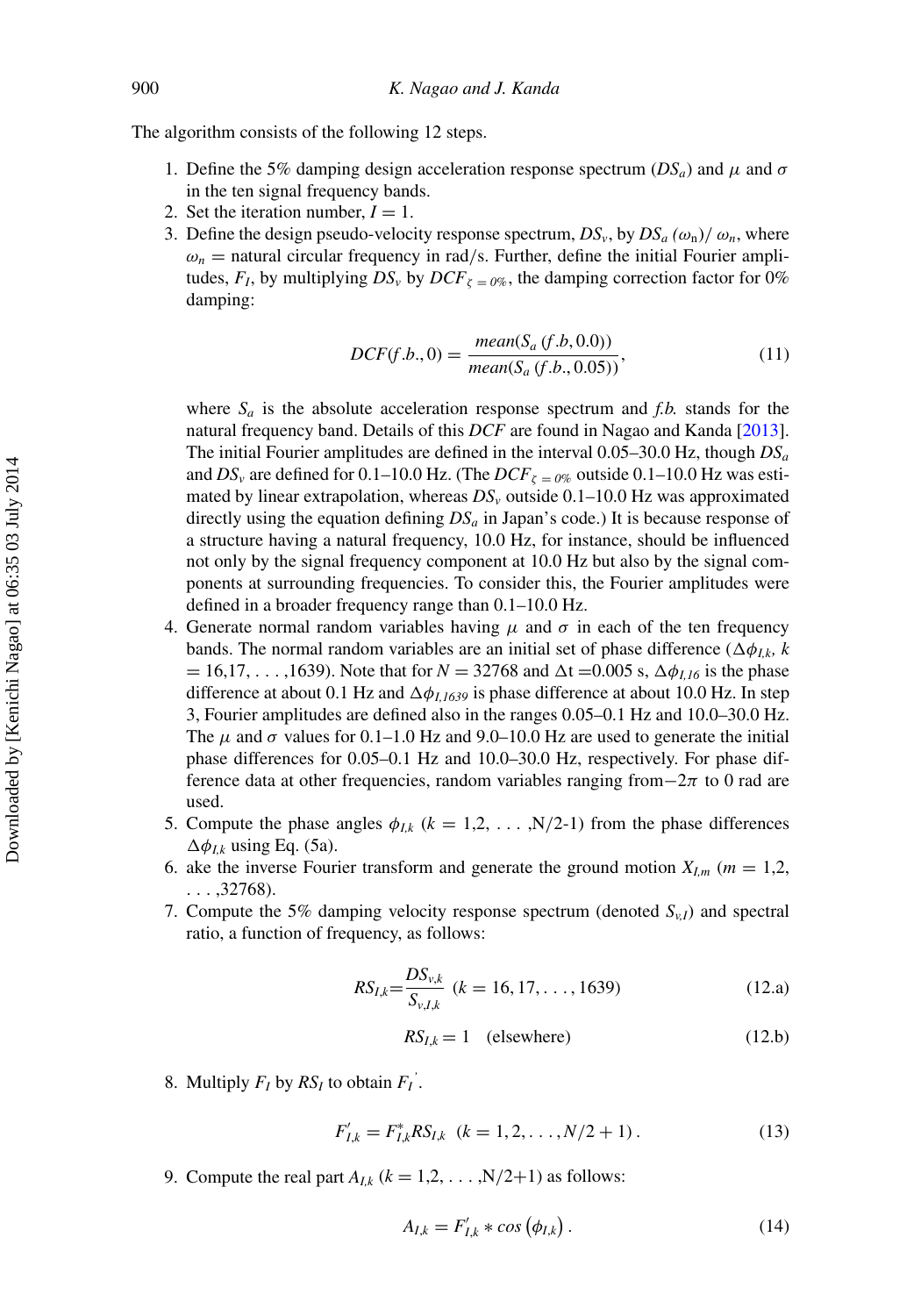<span id="page-11-0"></span>

**FIGURE 8** Example of simulated causal ground motions.

Then take the Hilbert transform of the real part  $A_{I,k}$  to obtain  $B_{I,k}^*$  ( $k = 1,2, \ldots$ )  $N/2+1$ ).

10. Update the Fourier amplitudes by

$$
F_{I+1,k} = \sqrt{A_{I,k}^2 + B_{I,k}^{*2}}.\tag{15}
$$

Then, compute the phase differences by using  $A_{I,k}$ ,  $B_{I,k}^*$ , and Eq. (2). The phase differences are denoted  $\Delta \phi_I$ <sup>'</sup>.

11. Compute the statistical values of  $\Delta \phi_I$ <sup>'</sup> in each frequency band to check whether the  $\Delta \phi_I$ <sup>'</sup> have mean and standard deviation values which are close to those specified in step 1. Usually, the standard deviation values of the  $\Delta\phi$ <sup>*'*</sup> are smaller than the design values specified in step 1 at the first iteration, while the mean values are almost equal. To correct the standard deviation values, the following adjustment is done. For each of the  $\Delta \phi_I$ <sup>'</sup> values in a frequency band,

$$
(\Delta \phi_{I+1})_{i\text{th}f.b.} = mean \left[ (\Delta \phi'_I)_{i\text{th}f.b.} \right] + \left[ (\Delta \phi'_I)_{i\text{th}f.b.} - mean \left[ (\Delta \phi'_I)_{i\text{th}f.b.} \right] \right] * R_{i\text{th}f.b.}
$$
\n(16)

where

$$
R_{i\text{th }f.b.} = \frac{\sigma_{i\text{th }f.b.}}{\text{standard deviation}\left[\left(\Delta\phi'_i\right)_{i\text{th }f.b.}\right]}
$$
(17)

As for the mean value,

$$
(\Delta \phi_{I+1})_{ithf.b.} = (\Delta \phi_{I+1})_{ithf.b.} + (\mu_{ithf.b.} - \text{mean} \left[ (\Delta \phi_{I+1})_{ithf.b.} \right]) \tag{18}
$$

By Eq. (16), each  $\Delta \phi_I$ <sup>'</sup> value is corrected so that the variance of  $\Delta \phi_I$ <sup>'</sup> in the frequency band becomes the same value as  $\sigma^2$ . Due to the adjustment, the intended  $\mu$ and  $\sigma$  values can be obtained in all frequency bands, as will be seen next.

12. Set  $I = I + I$  and go back to step 5. The iteration continues until the difference between unity and mean value of  $RS_I$  in Eq. (11a) becomes less than a certain small value. In this study, the value used was 2%. In many cases, this requirement can be satisfied in less than 5-time-iterations.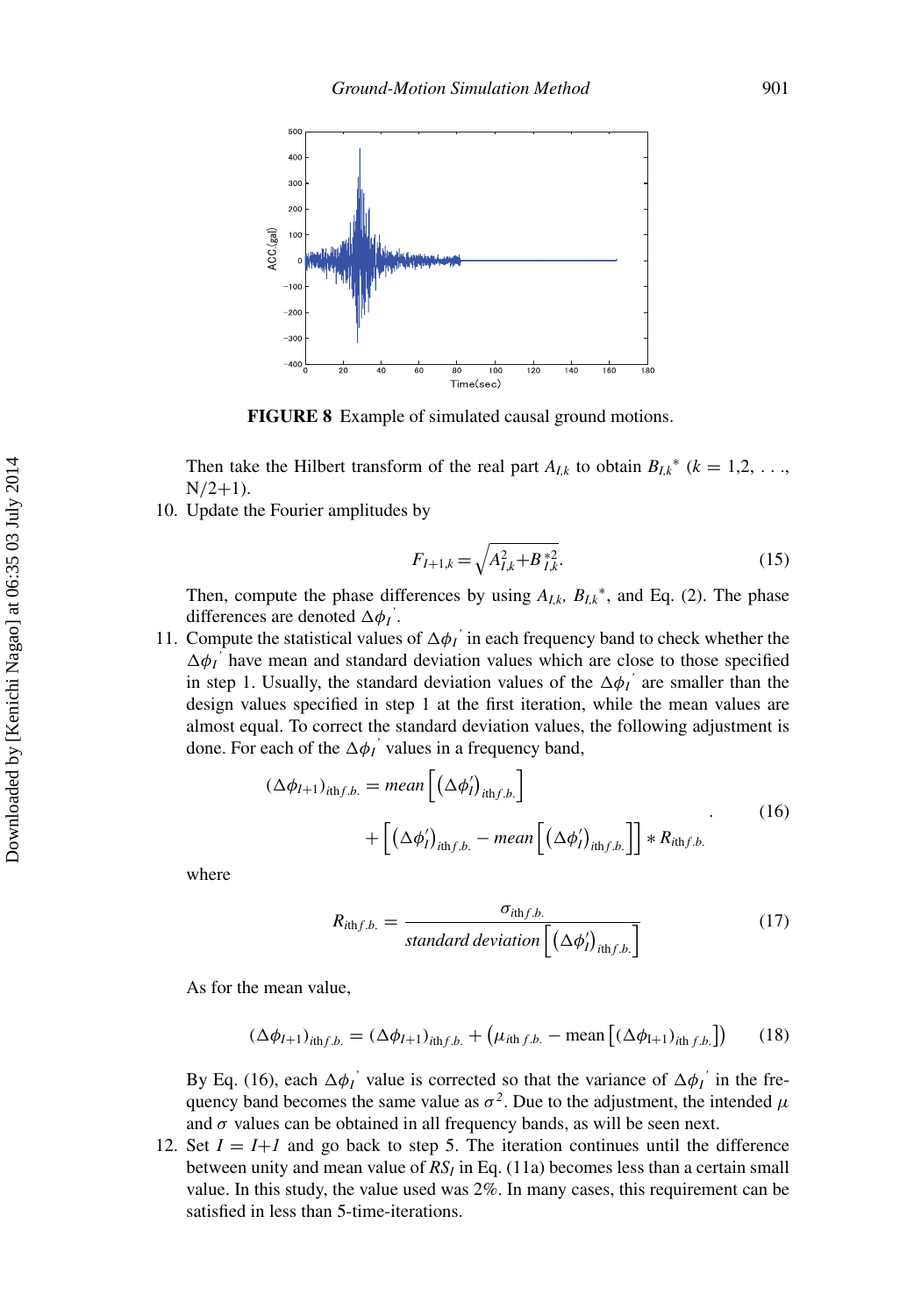One example of the simulated causal ground motions is presented in [Fig. 8.](#page-11-0) Note that from 81.92 s ( $= T/2$ ) to 163.84 s ( $= T$ ), all amplitudes are negligibly small. For this ground motion, all  $\rho = 1$ .

Next, the 5% damping velocity response spectrum,  $S_{v,I}$  ( $I = 4$  in this case), is compared with the design pseudo-velocity response spectrum,  $DS_{\nu}$ , in [Fig. 9.](#page-12-0) The  $S_{\nu}$  has been converged to the  $DS_\nu$ . Finally,  $\mu$ ,  $\sigma$ , mean, and standard deviation values of the causal ground motion are compared in [Table 3.](#page-9-1) The ground motion has statistical values close to the target statistical values. Thus, simulated ground motions according to the algorithm have the intended  $\mu$  and  $\sigma$  values, a specific spectral intensity, and causality. Note, however, that the authors recommend using this algorithm only for ground motions expected to have  $\sigma$  $\leq$  0.65 rad in all of the 10 frequency bands given *N* = 32768 and  $\Delta t$  = 0.005 s, as the criterion was defined for the causal ground motion as stated previously.

<span id="page-12-0"></span>

<span id="page-12-1"></span>**FIGURE 9**  $S_v$  and  $DS_v$  of the ground motion.

**TABLE 3** Target and simulated  $\mu$  and  $\sigma$  values of the ground motion in [Fig. 8](#page-11-0)

| Frequency band  |          |       | Target $\mu$ (rad) Target $\sigma$ (rad) Simulated $\mu$ (rad) Simulated $\sigma$ (rad) |       |
|-----------------|----------|-------|-----------------------------------------------------------------------------------------|-------|
| $0.1 - 1.0$ Hz  | $-1.113$ | 0.279 | $-1.086$                                                                                | 0.282 |
| $1.0 - 2.0$ Hz  | $-1.068$ | 0.222 | $-1.061$                                                                                | 0.227 |
| $2.0 - 3.0$ Hz  | $-1.073$ | 0.219 | $-1.069$                                                                                | 0.222 |
| $3.0 - 4.0$ Hz  | $-1.094$ | 0.198 | $-1.080$                                                                                | 0.215 |
| $4.0 - 5.0$ Hz  | $-1.066$ | 0.265 | $-1.036$                                                                                | 0.275 |
| $5.0 - 6.0$ Hz  | $-1.086$ | 0.205 | $-1.089$                                                                                | 0.215 |
| $6.0 - 7.0$ Hz  | $-1.080$ | 0.209 | $-1.070$                                                                                | 0.219 |
| $7.0 - 8.0$ Hz  | $-1.048$ | 0.168 | $-1.034$                                                                                | 0.166 |
| $8.0 - 9.0$ Hz  | $-1.210$ | 0.326 | $-1.194$                                                                                | 0.340 |
| $9.0 - 10.0$ Hz | $-1.096$ | 0.211 | $-1.103$                                                                                | 0.214 |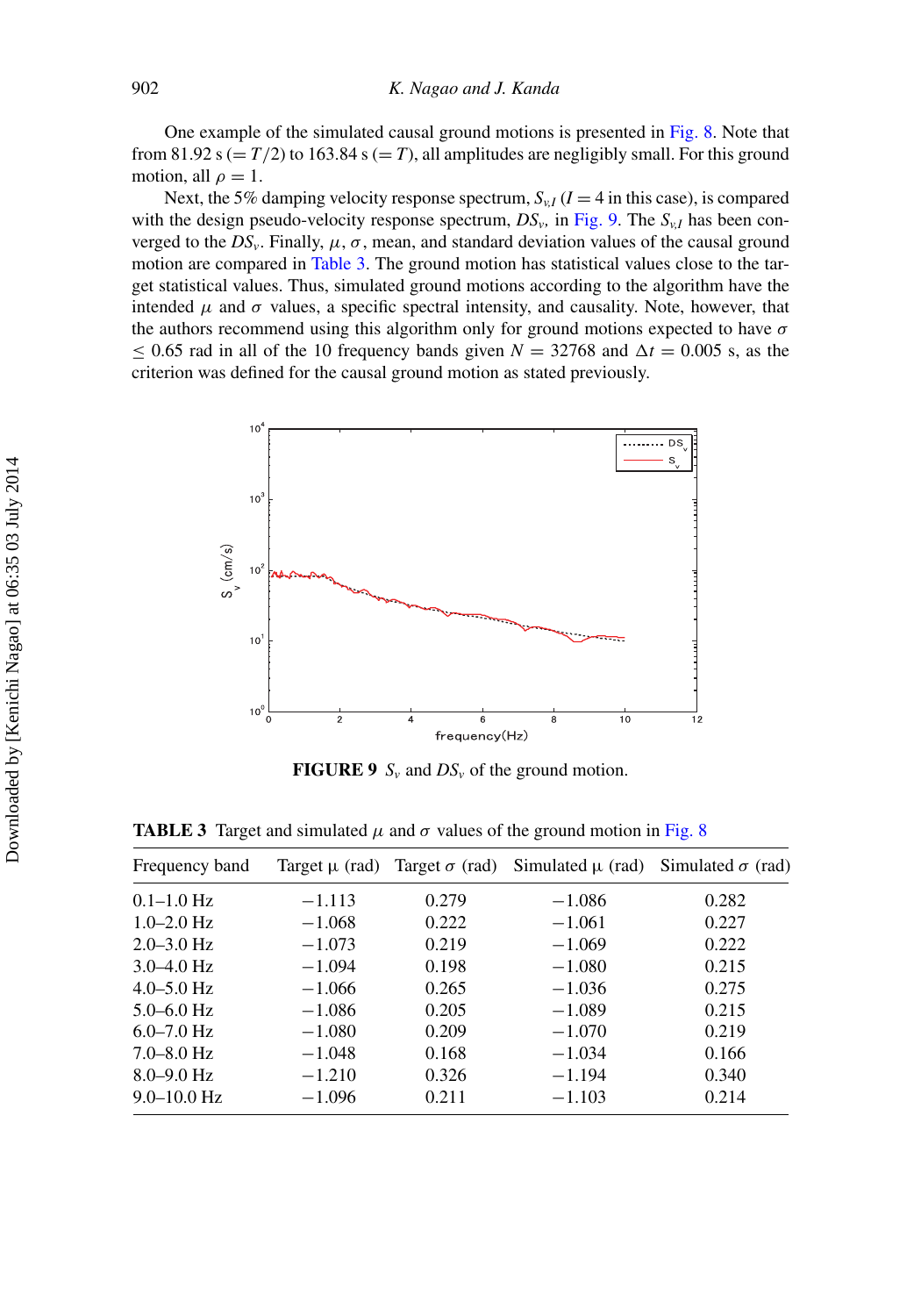#### **6. Energy Spectra of Simulated Causal Ground Motions Concept of Energy Spectrum**

In this section, the energy spectrum characteristics of the simulated causal ground motions will be discussed. The concept of the energy spectrum, also called the  $V<sub>E</sub>$  spectrum, was first introduced by Akiyama [1987]. The equivalent velocity,  $V_E$ , is represented by

$$
V_E = \sqrt{\frac{2E}{m}}\tag{19}
$$

where *E* is the total energy input to a structure from a ground motion component and *m* is the mass of the structure.

The response spectrum provides the peak response of all possible linear SDOF systems to a ground motion. On the other hand, the energy spectrum gives the total energy input by a ground motion to all possible linear SDOF systems.

A study of the spectrum conversion factor (*SCF*) between the velocity response spectrum and the energy spectrum can be found in Nagao and Kanda [\[2014\]](#page-17-13). The *SCF* is defined as follows:

$$
SCF(f.b., \zeta) = \frac{V_E(f.b., \zeta)}{S_v(f.b., \zeta)},
$$
\n(20)

where  $\zeta$  is the damping ratio.

The simulated causal ground motions are evaluated for their energy characteristics using the following quantities:

$$
AV_E = mean\left(\frac{V_E}{DV_E}\right)_{0.1-10.0\,Hz}
$$
\n(21. a)

$$
ERR_E = mean \left( \left| 1 - \frac{V_E}{DV_E} \right| \right)_{0.1 - 10.0 \, Hz}, \tag{21.b}
$$

where  $V_E$  is a 10% damping energy spectrum of the simulated ground motions and  $DV_E$ is the expected design energy spectrum defined by  $DS_v$ <sup>\*</sup> $SCF(\zeta = 5\%)$ . *AV<sub>E</sub>* represents the ratio of the level of  $V_E$  to that of  $DV_E$  (i.e., the ratio of the simulated energy spectrum to the target energy spectrum), whereas  $ERR_E$  gives the mean absolute difference between the two spectra.

Akiyama [\[1985\]](#page-17-14) observed that damping could smooth the energy spectrum shapes. However, for a damping ratio of more than 10%, the smoothing effect was small. Therefore, he studied the characteristics of 10% damping energy spectrum of natural ground motions. Although  $DS_v$  is evaluated for 5% damping,  $DV_E$ , the product of  $DS_v$  and  $SCF$ , can be considered also for the 10% damping, because damping is not effective in decreasing the mean energy spectrum level as shown by previous literatures, e.g., Akiyama [\[1985\]](#page-17-14) and Nagao and Kanda [\[2014\]](#page-17-13).

#### **7. Effect of Number of Intervals in a Frequency Band**

In step 11 of the proposed algorithm, each phase difference value is modified within a signal frequency band so that the mean and standard deviation values can approach the  $\mu$ and  $\sigma$  defined in step 1. This can also be attained by dividing the signal frequency band into *n* equal intervals. For instance, consider the target  $\mu$  and  $\sigma$  values in 7.0–8.0 Hz. If  $n = 5$  is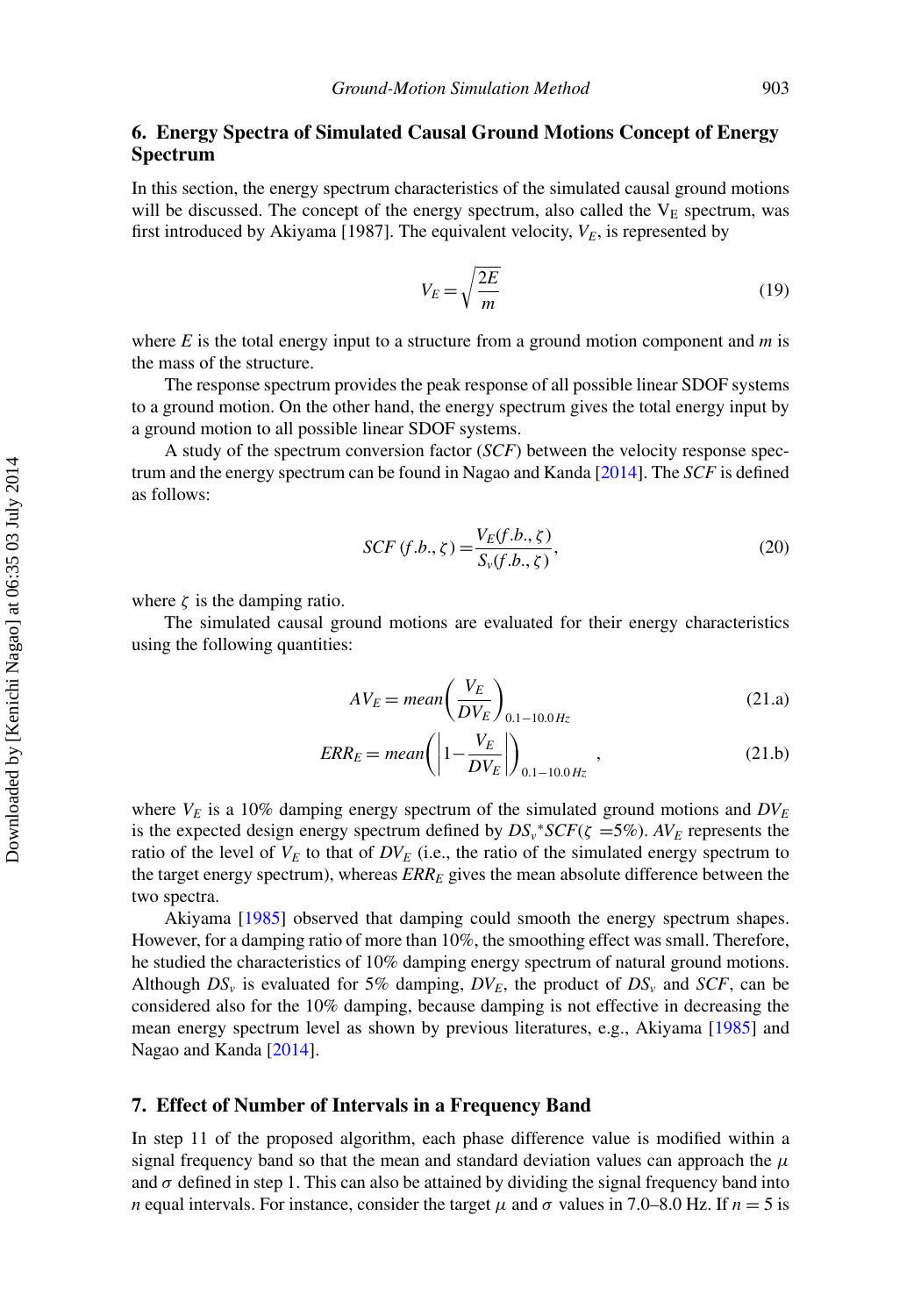used, each subdivided frequency band, i.e., 7.0–7.2 Hz, 7.2–7.4 Hz, 7.4–7.6 Hz, 7.6–7.8 Hz, and 7.8–8.0 Hz, is supposed to have achieved the target  $\mu$  and  $\sigma$  values when the iteration is terminated. (The selection of the *n* value affects the  $AV_E$  value significantly, as will be shown next.) The values  $n = 1, 2, 3, 4, 5$ , and 11 were considered. For all sets of  $\mu$  and  $\sigma$ of ground motions in [Table 2,](#page-7-1) the *AVE* value and *ERRE* values were computed for different *n*. [Figure 10](#page-14-0) shows the relationship between *n* and  $AV_E$  and *n* and  $ERR_E$  for each of the 185 sets. Note that the thick red line represents the mean *AVE* or mean *ERRE* for each *n* value.

[Figure 10](#page-14-0) shows a tendency for the  $AV<sub>E</sub>$  value to decrease as *n* increases, whereas no clear trend can be found in the  $n$ - $ERR_E$  relationships. The physical meaning of  $AV_E$ suggests that obtaining the value of  $AV_E$  closest to unity is preferred. On the other hand, the results of [Fig. 10a](#page-14-0) imply that no specific number of intervals can be suggested to all of the 185 sets of  $\mu$  and  $\sigma$  values. For some sets of  $\mu$  and  $\sigma$ , a small *n* is better, while others require a larger *n*. Therefore, the authors suggest that for a given set of  $\mu$  and  $\sigma$ , one should try the smallest *n* (i.e.,  $n = 1$ ), and if too large  $AV_E$  is observed, one should increase *n* to 2, 3, ..., and so forth, until the  $AV_E$  value closest to unity is obtained. The authors' experience indicates that ground motions having relatively small  $\sigma$  values, near-fault pulse-like ground motions, for instance, tend to take a small *n* value, while those having large σ values will take a large *n* value.

The  $AV_E$  and  $ERR_E$  values for the *n* at which  $AV_E$  is closest to unity are noted for each set of  $\mu$  and  $\sigma$ . Histograms of the  $AV_E$  and  $ERR_E$  values for the causal ground motions using the 185 sets of  $\mu$  and  $\sigma$  are shown in [Fig. 11.](#page-14-1)

It can be seen from [Fig. 11](#page-14-1) that all of the computed  $AV_E$  are close to unity and that the mean of *ERRE* values is 10.4%. Therefore, the algorithm makes it possible to develop

<span id="page-14-0"></span>

**FIGURE 10** Relationship between a) *n* and  $AV_E$ , and b) *n* and  $ERR_E$ .

<span id="page-14-1"></span>

**FIGURE 11** Histogram of a)  $AV_E$  and b)  $ERR_E$  for simulated causal ground motions.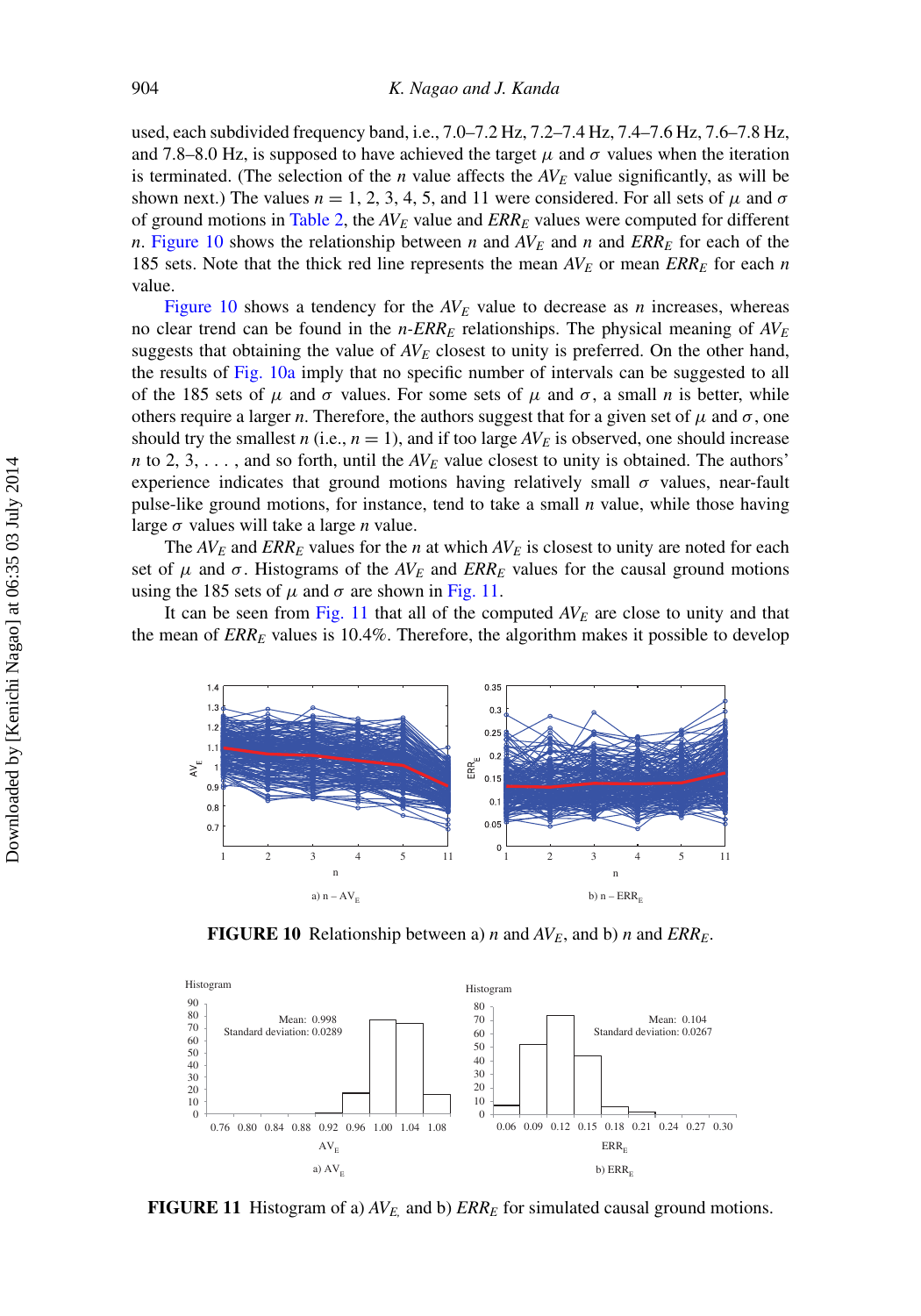<span id="page-15-0"></span>

**FIGURE 12** Example ground motion and its response and energy spectra  $(AV_E =$ 1.035 and  $ERR_E = 0.115$ ).

| Frequency band  | $\mu$ (rad) | $\sigma$ (rad) |
|-----------------|-------------|----------------|
| $0.1 - 1.0$ Hz  | $-1.51$     | 0.64           |
| $1.0 - 2.0$ Hz  | $-1.286$    | 0.416          |
| $2.0 - 3.0$ Hz  | $-1.062$    | 0.192          |
| $3.0 - 4.0$ Hz  | $-1.088$    | 0.218          |
| $4.0 - 5.0$ Hz  | $-1.106$    | 0.236          |
| $5.0 - 6.0$ Hz  | $-1.107$    | 0.237          |
| $6.0 - 7.0$ Hz  | $-1.099$    | 0.229          |
| $7.0 - 8.0$ Hz  | $-1.09$     | 0.22           |
| $8.0 - 9.0$ Hz  | $-1.081$    | 0.211          |
| $9.0 - 10.0$ Hz | $-1.073$    | 0.203          |

**TABLE 4** Set of  $\mu$  and  $\sigma$  values for ground motion in [Fig. 12a](#page-15-0)

a causal ground motion with a design response spectrum and the expected design energy spectrum within a reasonable accuracy.

[Figure 12a](#page-15-0) presents the synthesized ground motion simulated from a set of  $\mu$  and  $\sigma$  in [Table 4.](#page-12-1) In [Fig. 12b,](#page-15-0) the 5% damping velocity response spectrum and 10% damping energy spectrum with the  $DS_v$  and  $DV_E$  spectra are shown. It should be noted that the ground motion is causal and the simulated energy spectrum is reasonably well fitted to the design energy spectrum.

#### **8. Comparison to Non Causal Simulated Ground Motions**

The 10% damping energy spectrum characteristics of the simulated causal ground motions discussed above are now compared to those computed for non causal artificial ground motions. Note that minor changes are required in the algorithm to develop a non causal ground motion compatible to the design spectrum. These include abbreviations of steps 9 and 10 and changing  $F_{I,k}$ <sup>'</sup> and  $\Delta \phi_I$ <sup>'</sup> to  $F_{I+I,k}$ , and  $\Delta \phi_{I+I}$ , respectively. Also, note that the same *n* value as before was chosen for each of the 185 ground motions in this comparison.

[Figure 13](#page-16-0) presents the histograms of the computed  $AV_E$  and  $ERR_E$  values of the simulated non causal ground motions. Figure  $13a$  clearly shows that the non causal  $AV_E$  values tend to be smaller than unity by about  $15\%$ . In addition, the non causal  $AV_E$  values have a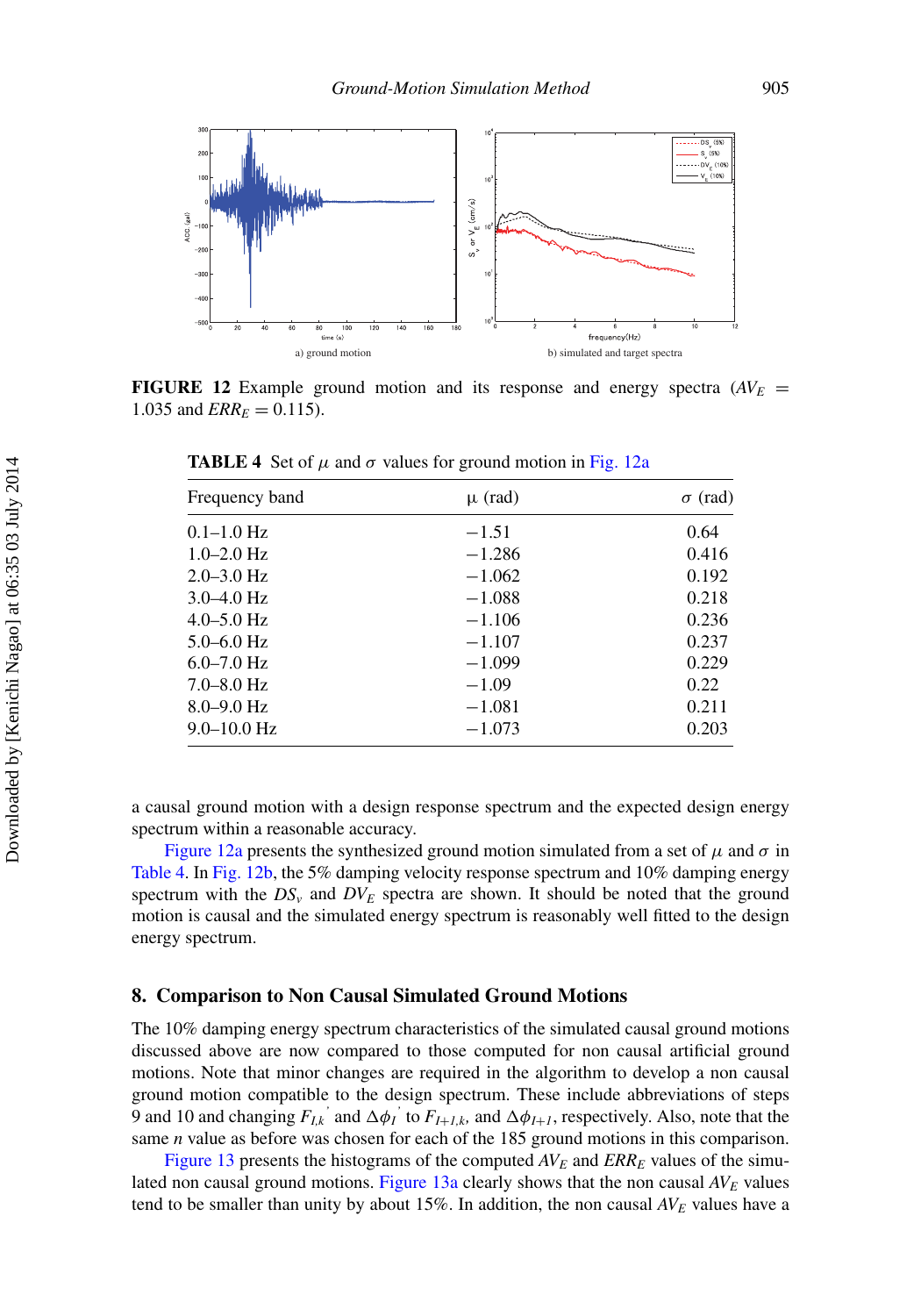<span id="page-16-0"></span>

**FIGURE 13** Histogram of a)  $AV_E$  and b)  $ERR_E$  for simulated non-causal ground motions.

larger dispersion (standard deviation  $= 0.0459$ ) than the causal  $AV_E$  values have (standard  $deviation = 0.0289$ . From this observation, it can be expected that most of the artificial ground motions compatible with the design response spectrum but not satisfying causality will give less energy to structures than expected. The difference between the energy spectra of the causal artificial ground motions and those of the non causal artificial ground motions comes from the inherent simulation procedures in the algorithm presented in this study. In step 11 of the first iteration, the standard deviation value of the  $\Delta \phi'_l$  in each frequency band generally becomes smaller than the target design standard deviation value,  $\sigma$ . Those differences are corrected by Eqs. (16) through (18) to obtain the  $\Delta \phi_2$ . The new artificial ground motion,  $X_2$ , is simulated using the previously updated Fourier amplitudes,  $F_2$ , and the updated phase angles,  $\phi_2$ , computed from the  $\Delta \phi_2$ . The 5% damping velocity response spectrum,  $S_{v,2}$ , still tends to be smaller than the design response spectrum,  $DS_v$ . Note here that if the  $X_2$  is generated from the  $F_2$  and  $\Delta \phi'_1$ , whose standard deviation values are smaller than those of  $\Delta \phi_2$ , the 5% damping response spectrum will be very close to the *DS<sub>v</sub>*. Due to the adjustment by Eqs.  $(16)$  through  $(18)$ , the peak amplitude of the  $X_2$  becomes lower as a result of the elongation of the duration of strong motion, causing the smaller response spectrum in the second iteration. Consequently, the spectral ratio in 0.1–10.0 Hz defined by Eq. (12a) still become greater than 1.0, yielding the relatively larger Fourier amplitudes in the causal ground motions (the Fourier amplitude spectrum is equal to the 0% damping energy spectrum, as shown by Akiyama [\[1985\]](#page-17-14)). The difference between the standard deviation values of  $\Delta \phi_I$ <sup>'</sup> and the target standard deviation values becomes much smaller after the second iteration.

#### **9. Conclusions**

- 1. The causality of the natural ground motions was investigated in terms of the correlation coefficient  $\rho$  and it was found that the natural ground motions having  $\sigma \leq$ 0.65 rad in all ten frequency bands have  $\rho \geq 0.95$  in all frequency bands. However, artificial ground motions developed from independent sets of the Fourier amplitude and phase difference have much lower  $\rho$  value, i.e., lower causality in all frequency bands.
- 2. The simulated ground motions generated from the proposed algorithm can have causality, the same spectral intensity as the design response spectrum, and the intended mean and standard deviation values of the phase differences in all frequency bands.
- 3. The 10% damping energy spectrum of the simulated causal ground motions was compared with the expected design energy spectrum, and the simulated energy spectrum has the same level as the expected energy spectrum.